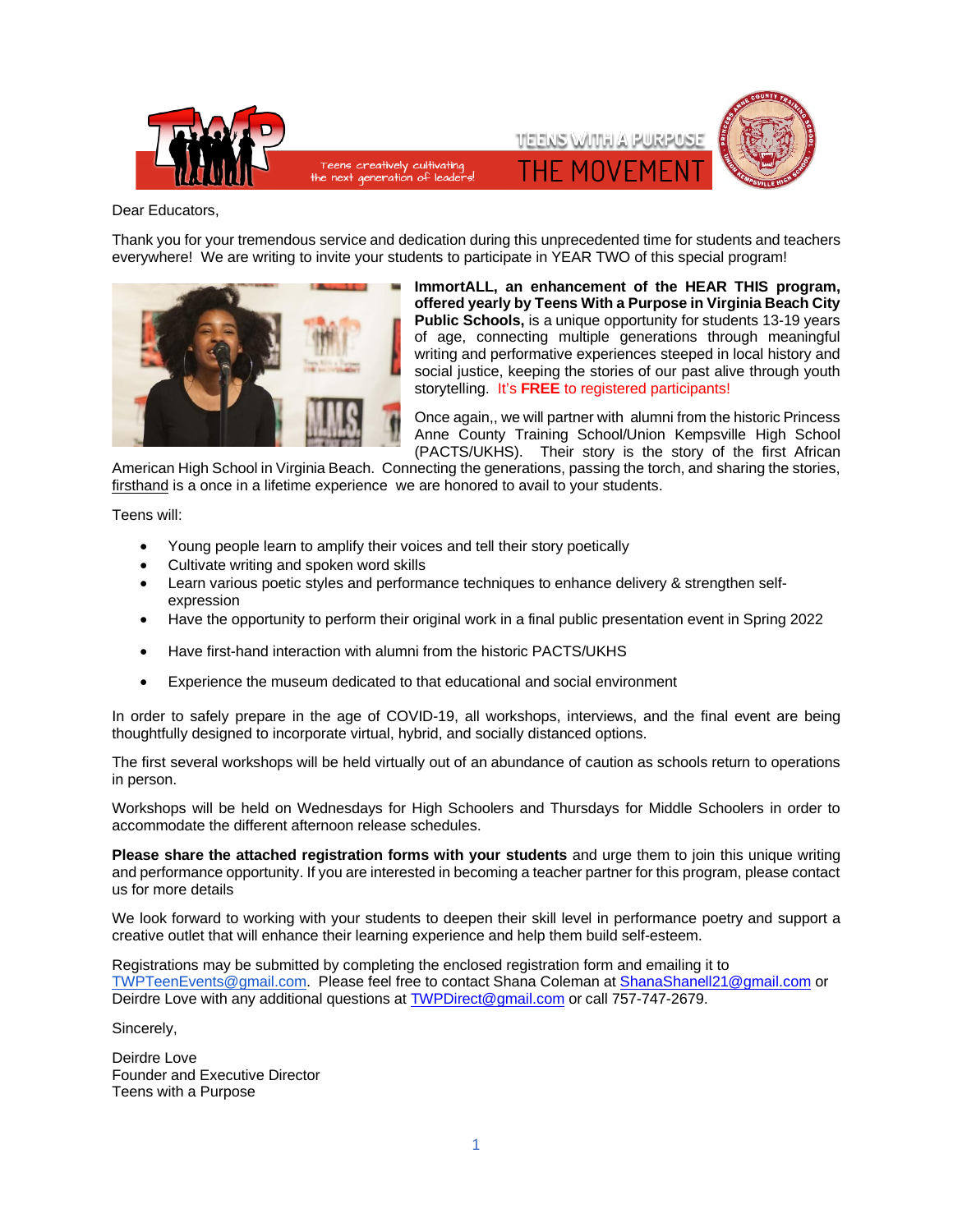## **2021-2022**

## **HEAR THIS**

### **ImmortALL - Performance Poetry Project**

## **Retelling Hampton Roads' Black History through performance poetry**

#### **Registration Form**

| Primary Contact Name                                  |                                                                                                                  | School/Organization Name                    |         |
|-------------------------------------------------------|------------------------------------------------------------------------------------------------------------------|---------------------------------------------|---------|
| Parent/Guardian Name                                  |                                                                                                                  | Parent/Guardian Phone________________       |         |
| Parent/Guardian Email _____________________           |                                                                                                                  |                                             |         |
| Student Age ___________________                       |                                                                                                                  | Student Social Media Handle _______________ | Student |
| Gender                                                |                                                                                                                  |                                             |         |
|                                                       |                                                                                                                  |                                             |         |
| Does the Student require any specific accommodations? |                                                                                                                  |                                             |         |
| Relationship:_________                                | and the control of the control of the control of the control of the control of the control of the control of the |                                             |         |
|                                                       |                                                                                                                  |                                             |         |
|                                                       |                                                                                                                  |                                             |         |

Media Release Waiver;

I, for myself and/or child named here as a patron and/or participant in a Teens with a Purpose afterschool program, am aware that all sessions will be aired via an online conference platform in conjunction with limited live sessions. I acknowledge that sessions may be recorded for archival, promotional, and instructional purposes. I hereby provide my consent for Teens with a Purpose and their collaborating organizations for this project to use photographs, videos, and/or interviews with me and/or my child(ren) in connection with reporting, archiving, publicizing, or promoting this program, the partner organizations, its services, or departments and agencies. I understand that there will be no remuneration for such use. Additionally, I give my consent to Teens with a Purpose and their program partners to contact my child or myself with information pertinent to this program or similar future programs in which they may wish to be involved.

| Parent/Legal Guardian Signature: |  |
|----------------------------------|--|
|                                  |  |

| <b>Printed Name:</b> |  |
|----------------------|--|
|                      |  |

Date: \_\_\_\_\_\_\_\_\_\_\_\_\_\_\_\_\_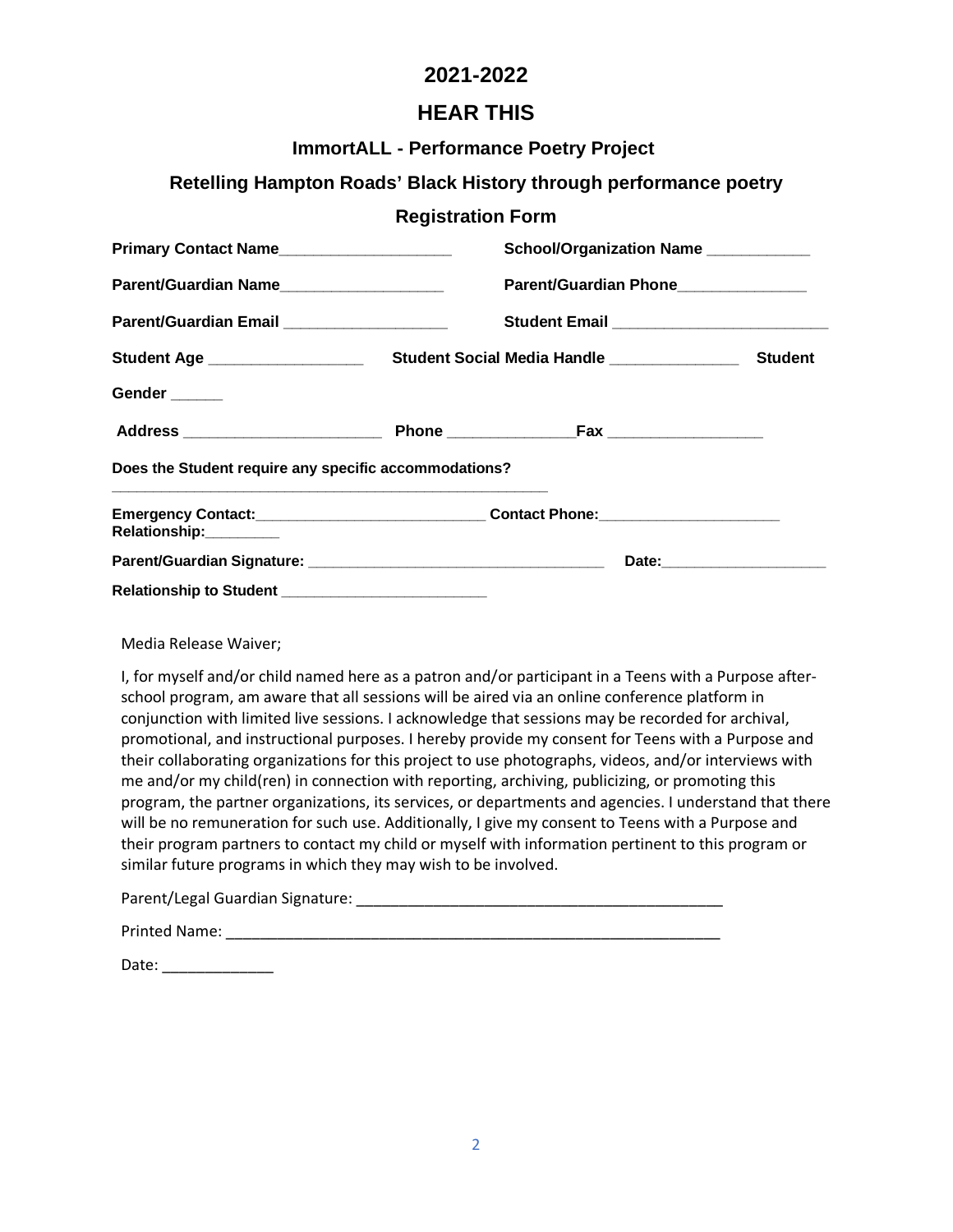## **Sessions are offered twice monthly throughout the school year ending in April**

#### **Writing & Performance Workshops**

Participate in Writing & Performance Workshop and other artistic storytelling techniques whileinteracting with alumni from the first African American High School in Virginia Beach. The link to join will be shared with our Teacher Partners in participating schools or directly with the students where no Teacher Partner is present. All participants will have the opportunity to share their poetry in an online format. Limited In-Person sessions will take place at Virginia Beach History Museums' Princess Anne County Training School/Union Kempsville High School Museum (PACTS/UKHS), which is located in the Renaissance Academy (5100 Cleveland St, Virginia Beach, VA 23462) and other area theaters TBA.

#### **High School sessions - Wednesdays** from **2:30pm - 3:30pm**

#### **Middle School sessions -Thursdays** from **4:10pm - 5:10pm**

- October 27, 2021 HIGH SCHOOL
- October 28, 2021 MIDDLE SCHOOL
- November 10, 2021 HIGH SCHOOL
- November 11, 2021 MIDDLE SCHOOL
- November 17, 2021 HIGH SCHOOL
- November 18, 2021 MIDDLE SCHOOL
- December 1, 2021 HIGH SCHOOL
- December 2, 2021 MIDDLE SCHOOL
- December 15, 2021 HIGH SCHOOL
- December 16, 2021 MIDDLE SCHOOL
- January 12th, 2022 HIGH SCHOOL
- January 13th, 2022 HIGH SCHOOL
- Twice monthly through the end of April

#### **Museum Visit & Hybrid In-Person Workshop**

Youth explore the Virginia Beach History Museums' PACTS/UKHS, which is located in the Renaissance Academy (5100 Cleveland St, Virginia Beach, VA 23462), and participate in a performative workshop.

- March 16, 2022 HIGH SCHOOL
- March 17, 2022 MIDDLE SCHOOL

**Final Public Performance Event:** Tentatively scheduled for Sunday, April 17 at 5 pm in the Zeiders American Dream Theater (4409 Commerce St., Virginia Beach, VA 23462)

(Registered participants will receive a link to Poetry N.O.W. performance-based curriculum for teens)

**Return page 2 of this application to** [TWPteenEvents@gmail.com](mailto:TWPteenEvents@gmail.com) 

#### **Use the subject line:**

#### **IMMORTALL POETRY PROJECT**

#### **orcall 757-747-2679 for more information**